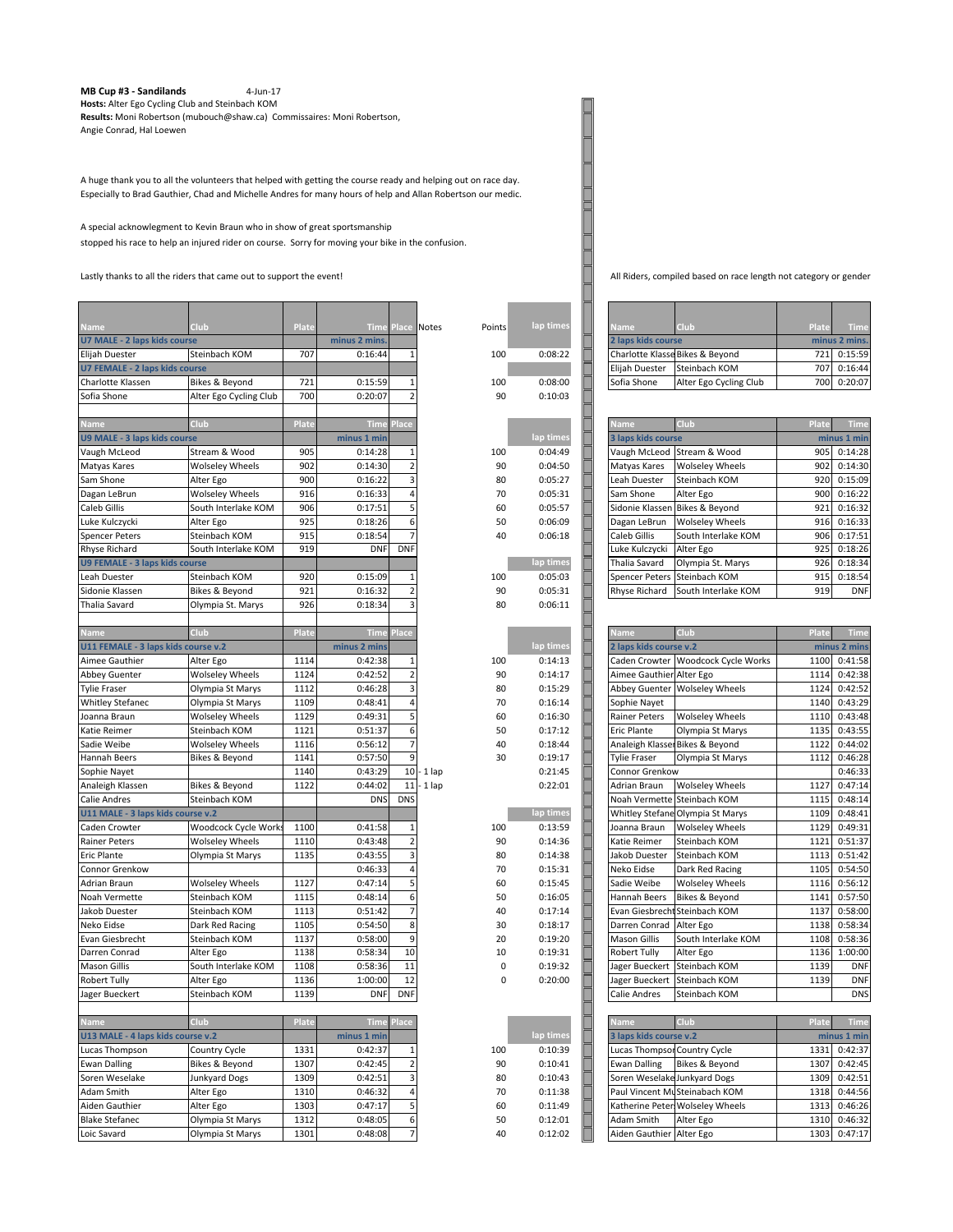| <b>Chase Bueckert</b>                                                                                                                                                                                                                                                                                    | Steinabach KOM         | 1306       | 0:48:17            | 8                       | 30           | 0:12:04            |
|----------------------------------------------------------------------------------------------------------------------------------------------------------------------------------------------------------------------------------------------------------------------------------------------------------|------------------------|------------|--------------------|-------------------------|--------------|--------------------|
| Levi Wiebe                                                                                                                                                                                                                                                                                               | <b>Wolseley Wheels</b> | 1321       | 0:50:45            | 9                       | 20           | 0:12:41            |
| Alex Kares                                                                                                                                                                                                                                                                                               | <b>Wolseley Wheels</b> | 1302       | 0:54:09            | 10                      | 10           | 0:13:32            |
| Ethan Martin                                                                                                                                                                                                                                                                                             | Steinabach KOM         | 1304       | 0:54:17            | 11                      | 0            | 0:13:34            |
| Paul Vincent Munoz                                                                                                                                                                                                                                                                                       | Steinabach KOM         | 1318       | 0:44:56            | 12                      | -1 lap<br>0  | 0:11:14            |
| Duncan McGowan                                                                                                                                                                                                                                                                                           | <b>Wolseley Wheels</b> | 1323       | 0:50:21            | 13                      | -1 lap<br>0  | 0:12:35            |
| Jesse Conrad                                                                                                                                                                                                                                                                                             | Alter Ego              | 1397       | 0:52:52            | 14                      | · 1 lap<br>0 | 0:13:13            |
| Keelan Fraser                                                                                                                                                                                                                                                                                            | Olympia St Marys       |            | <b>DNS</b>         | <b>DNS</b>              | 0            |                    |
| Owen Borland                                                                                                                                                                                                                                                                                             | Alter Ego              |            | <b>DNS</b>         | <b>DNS</b>              | 0            |                    |
| U13 FEMALE 4 laps kids course v.2                                                                                                                                                                                                                                                                        |                        |            |                    |                         |              | lap times          |
| Katherine Peters                                                                                                                                                                                                                                                                                         | <b>Wolseley Wheels</b> | 1313       | 0:46:26            | 1                       | 100          | 0:11:36            |
| Arianna Plante                                                                                                                                                                                                                                                                                           | Olympia St Marys       | 1326       | 0:53:18            |                         | 90           | 0:13:19            |
| Rowan Frith                                                                                                                                                                                                                                                                                              |                        |            | <b>DNS</b>         | <b>DNS</b>              | 0            |                    |
|                                                                                                                                                                                                                                                                                                          |                        |            |                    |                         |              |                    |
|                                                                                                                                                                                                                                                                                                          | Club                   | Plate      |                    | Place                   |              |                    |
| <u>Name</u>                                                                                                                                                                                                                                                                                              |                        |            | Time               |                         |              | lap time:          |
| Citizen - 1 lap full course                                                                                                                                                                                                                                                                              |                        |            | minus 5 mins       |                         | 100          |                    |
| Steve Carlson                                                                                                                                                                                                                                                                                            |                        | 617        | 0:38:34            |                         |              | 0:19:17            |
| <b>Candace Gauthier</b>                                                                                                                                                                                                                                                                                  | Velodonnas             | 620        | 0:52:53            | $\overline{2}$          | 90           | 0:26:26            |
|                                                                                                                                                                                                                                                                                                          |                        |            |                    |                         |              |                    |
| Name                                                                                                                                                                                                                                                                                                     | Club                   | Plate      | Time               | Place                   |              |                    |
| U15 MALE - 2 laps modified full course                                                                                                                                                                                                                                                                   |                        |            | minus 5 mins       |                         |              | lap times          |
| Patrick McMahon                                                                                                                                                                                                                                                                                          |                        | 1516       | 0:54:07            | $\mathbf{1}$            | 100          | 0:27:03            |
| <b>Tyler Seitz</b>                                                                                                                                                                                                                                                                                       | Devo MB                | 1501       | 0:54:27            | $\overline{2}$          | 90           | 0:27:14            |
| Tyson Braun                                                                                                                                                                                                                                                                                              |                        | 1507       | 0:56:06            | 3                       | 80           | 0:28:03            |
| Ty Andres                                                                                                                                                                                                                                                                                                | Steinbach KOM          | 1504       | 1:01:00            | 4                       | 70           | 0:30:30            |
| <b>Benhette King</b>                                                                                                                                                                                                                                                                                     | Steinbach KOM          | 1517       | 1:13:53            | 5                       | 60           | 0:36:57            |
| Grayson Sawatzsky                                                                                                                                                                                                                                                                                        | Steinbach KOM          | 1508       | <b>DNF</b>         | <b>DNF</b>              |              |                    |
|                                                                                                                                                                                                                                                                                                          |                        |            |                    |                         |              |                    |
| Name                                                                                                                                                                                                                                                                                                     | Club                   | Plate      | <b>Time</b>        | Place                   |              |                    |
| U17 MALE - 3 laps modified full course                                                                                                                                                                                                                                                                   |                        |            | minus 5 mins       |                         |              | lap times          |
|                                                                                                                                                                                                                                                                                                          |                        | 1704       |                    |                         |              |                    |
| Griffin Klassen                                                                                                                                                                                                                                                                                          | Olympia St Marys       |            | 1:30:04            | <b>DNS</b>              | 100          | 0:30:01            |
| Stephan Smith                                                                                                                                                                                                                                                                                            |                        |            | <b>DNS</b>         |                         |              |                    |
| Adam Vermette                                                                                                                                                                                                                                                                                            |                        | 1712       | <b>DNF</b>         | <b>DNF</b>              |              |                    |
|                                                                                                                                                                                                                                                                                                          |                        |            |                    |                         |              |                    |
| U17 FEMALE - 3 laps modified full course                                                                                                                                                                                                                                                                 |                        |            | minus 5 mins       |                         |              | lap times          |
| Zoe Penno                                                                                                                                                                                                                                                                                                |                        | 1709       | 1:18:30            | 1                       | 100          | 0:26:10            |
| Charlotte Mahoney-Volk                                                                                                                                                                                                                                                                                   | Bikes & Beyond         | 1701       | 1:38:44            | $\overline{a}$          | 90           | 0:32:55            |
|                                                                                                                                                                                                                                                                                                          |                        |            |                    |                         |              |                    |
| Name                                                                                                                                                                                                                                                                                                     | Club                   | Plate      | <b>Time</b>        | Place                   |              |                    |
|                                                                                                                                                                                                                                                                                                          |                        |            |                    |                         |              |                    |
|                                                                                                                                                                                                                                                                                                          |                        |            | minus 4 mins       |                         |              | lap times          |
| Kevin Penner                                                                                                                                                                                                                                                                                             | Bikes & Beyond         | 304        | 0:57:45            |                         | 100          | 0:28:53            |
| Steve Dysievick                                                                                                                                                                                                                                                                                          | Alter Ego Cycling Club | 320        | 0:59:22            | $\overline{\mathbf{2}}$ | 90           | 0:29:41            |
| Michael Honke                                                                                                                                                                                                                                                                                            | Bikes & Beyond         | 307        | 0:59:25            | 3                       | 80           | 0:29:42            |
|                                                                                                                                                                                                                                                                                                          |                        | 309        | 0:59:59            | 4                       |              |                    |
| Derek Kitching                                                                                                                                                                                                                                                                                           | Wolseley Wheels        |            |                    |                         | 70           | 0:30:00            |
| Fernie Conrad                                                                                                                                                                                                                                                                                            | Alter Ego Cycling Club | 317        | 1:00:26            |                         | 60           | 0:30:13            |
| Kenton Frith                                                                                                                                                                                                                                                                                             |                        | 305        | 1:00:31            | 6                       | 50           | 0:30:16            |
|                                                                                                                                                                                                                                                                                                          | Woodcock Cycle Work:   | 300        | 1:02:15            | $\overline{7}$          | 40           | 0:31:08            |
|                                                                                                                                                                                                                                                                                                          | осс                    | 314        | 1:02:50            | 8                       | 30           | 0:31:25            |
|                                                                                                                                                                                                                                                                                                          | Alter Ego Cycling Club | 303        | 1:02:54            | 9                       | 20           | 0:31:27            |
|                                                                                                                                                                                                                                                                                                          | ALter Ego Cycling Club | 318        | 1:05:53            | 10                      | 10           | 0:32:57            |
|                                                                                                                                                                                                                                                                                                          |                        | 327        | 1:05:12            | 11                      | 0            | 0:32:36            |
|                                                                                                                                                                                                                                                                                                          | Alter Ego Cycling Club | 302        | 1:08:44            | 12                      | 0            | 0:34:22            |
|                                                                                                                                                                                                                                                                                                          | Dark Red Racing        | 329        | 1:08:30            | 13                      | 0            | 0:34:15            |
|                                                                                                                                                                                                                                                                                                          |                        | 328        | 1:08:48            | 14                      | 0            | 0:34:24            |
| Jeff Brooks                                                                                                                                                                                                                                                                                              |                        | 325        | 1:12:38            | 15                      | 0            | 0:36:19            |
|                                                                                                                                                                                                                                                                                                          |                        | 306        | <b>DNF</b>         | <b>DNF</b>              |              |                    |
|                                                                                                                                                                                                                                                                                                          | Olympia St Marys       | 310        | <b>DNF</b>         | <b>DNF</b>              |              |                    |
|                                                                                                                                                                                                                                                                                                          |                        |            | <b>DNS</b>         | <b>DNS</b>              |              |                    |
|                                                                                                                                                                                                                                                                                                          |                        |            | minus 4 mins       |                         |              | lap times          |
|                                                                                                                                                                                                                                                                                                          | Dark Red Racing        | 502        | 1:18:24            |                         | 100          | 0:39:12            |
|                                                                                                                                                                                                                                                                                                          |                        |            |                    |                         |              |                    |
|                                                                                                                                                                                                                                                                                                          | Velodonnas             | 505        | 1:19:32            | $\overline{2}$          | 90           | 0:39:46            |
|                                                                                                                                                                                                                                                                                                          | Velodonnas             | 510        | 1:21:04            | 3                       | 80           | 0:40:32            |
|                                                                                                                                                                                                                                                                                                          | Velodonnas             | 501        | 1:21:18            | 4                       | 70           | 0:40:39            |
|                                                                                                                                                                                                                                                                                                          | Velodonnas             | 503        | 1:27:01            | 5                       | 60           | 0:43:30            |
|                                                                                                                                                                                                                                                                                                          |                        |            |                    |                         |              |                    |
|                                                                                                                                                                                                                                                                                                          | Club                   | Plate      | <b>Time</b>        | Place                   |              |                    |
|                                                                                                                                                                                                                                                                                                          |                        |            | minus 4 mins       |                         |              | lap times          |
| Joanne Sanders                                                                                                                                                                                                                                                                                           | Devo MB                | 192        | 1:03:07            | 1                       | 100          | 0:31:33            |
|                                                                                                                                                                                                                                                                                                          | Devo MB                | 193        | 1:06:42            | $\overline{2}$          | 90           | 0:33:21            |
|                                                                                                                                                                                                                                                                                                          | Velodonnas             | 191        | 1:35:21            | 3                       | 80           | 0:47:41            |
| <b>Name</b>                                                                                                                                                                                                                                                                                              |                        |            | minus 4 mins       |                         |              |                    |
|                                                                                                                                                                                                                                                                                                          | Devo MB                | 157        | 0:54:34            | 1                       | 100          | 0:27:17            |
|                                                                                                                                                                                                                                                                                                          | Devo MB                | 152        | 0:55:32            | $\overline{2}$          |              |                    |
| SR. SPORT MALE - 2 laps full course<br>Don Rose<br>John Malcolm<br><b>Brad Gauthier</b><br>Darryl Dyck<br>Jon Buell<br><b>Steve Tiede</b><br>Curtis Guiboche<br>Vanessa Peters<br>April Gobert<br>Sandra Ott<br>JR. SPORT FEMALE - 2 laps full course<br>Kira Eldse<br>Auckland LeBrun<br>Austin Legault |                        |            |                    |                         | 90           | 0:27:46            |
| Jiri Skopalek<br><b>Elmer Tobias</b><br><b>Randy Grieser</b><br><b>SR. SPORT FEMALE - 2 laps full course</b><br>Gillian Cooper<br><b>Maia Dalling</b><br>Eryn Guenter<br>JR. SPORT MALE - 2 laps full course<br>Cody Brown                                                                               | Devo MB                | 154        | 0:58:15            | 3                       | 80           | 0:29:07            |
| Jonathon Borland<br>Matthaeus Dyck<br>Torin Frith                                                                                                                                                                                                                                                        | Devo MB<br>Devo MB     | 163<br>159 | 0:58:16<br>1:00:07 | 4<br>5                  | 70<br>60     | 0:29:08<br>0:30:03 |

| 30             | 0:12:04              |  |
|----------------|----------------------|--|
| 20             | 0:12:41              |  |
| 10             | 0:13:32              |  |
| $\mathbf 0$    | 0:13:34<br>0:11:14   |  |
| 0<br>0         | 0:12:35              |  |
| 0              | 0:13:13              |  |
| $\overline{0}$ |                      |  |
| 0              |                      |  |
|                | lap times            |  |
| 100            | 0:11:36              |  |
| 90             | 0:13:19              |  |
| $\mathbf 0$    |                      |  |
|                |                      |  |
|                | lap times            |  |
| 100            | 0:19:17              |  |
| 90             | 0:26:26              |  |
|                |                      |  |
|                |                      |  |
|                | lap times            |  |
| 100            | 0:27:03              |  |
| 90             | 0:27:14              |  |
| 80             | 0:28:03              |  |
| 70             | 0:30:30              |  |
| 60             | 0:36:57              |  |
|                |                      |  |
|                |                      |  |
|                | lap time             |  |
| 100            | 0:30:01              |  |
|                |                      |  |
|                |                      |  |
|                |                      |  |
|                | lap times            |  |
| 100            | 0:26:10              |  |
| 90             | 0:32:55              |  |
|                |                      |  |
|                |                      |  |
| 100            | lap time<br>0:28:53  |  |
| 90             | 0:29:41              |  |
| 80             |                      |  |
|                |                      |  |
| 70             | 0:29:42<br>0:30:00   |  |
| 60             | 0:30:13              |  |
| 50             | 0:30:16              |  |
| 40             | 0:31:08              |  |
| 30             | 0:31:25              |  |
| 20             | 0:31:27              |  |
| 10             | 0:32:57              |  |
| 0              | 0:32:36              |  |
| 0              | 0:34:22              |  |
| 0<br>0         | 0:34:15<br>0:34:24   |  |
| 0              | 0:36:19              |  |
|                |                      |  |
|                |                      |  |
|                |                      |  |
|                | lap times            |  |
| 100            | 0:39:12              |  |
| 90             | 0:39:46              |  |
| 80             | 0:40:32              |  |
| 70             | 0:40:39              |  |
| 60             | 0:43:30              |  |
|                |                      |  |
|                |                      |  |
| 100            | lap times<br>0:31:33 |  |
| 90             | 0:33:21              |  |
| 80             | 0:47:41              |  |
|                |                      |  |
| 100            | 0:27:17              |  |
| 90             | 0:27:46              |  |
| 80             | 0:29:07              |  |
| 70<br>60       | 0:29:08<br>0:30:03   |  |

| Blake Stefanec              |                                        |       |              |
|-----------------------------|----------------------------------------|-------|--------------|
|                             | Olympia St Marys                       | 1312  | 0:48:05      |
| Loic Savard                 | Olympia St Marys                       | 1301  | 0:48:08      |
|                             | Chase Bueckert Steinabach KOM          | 1306  | 0:48:17      |
|                             |                                        |       |              |
|                             | Duncan McGow Wolseley Wheels           |       | 1323 0:50:21 |
| Levi Wiebe                  | <b>Wolseley Wheels</b>                 | 1321  | 0:50:45      |
| Jesse Conrad                | Alter Ego                              | 1397  | 0:52:52      |
|                             |                                        |       |              |
| Arianna Plante              | Olympia St Marys                       | 1326  | 0:53:18      |
| Alex Kares                  | <b>Wolseley Wheels</b>                 | 1302  | 0:54:09      |
| Ethan Martin                | Steinabach KOM                         | 1304  | 0:54:17      |
|                             |                                        |       |              |
| Keelan Fraser               | Olympia St Marys                       |       | <b>DNS</b>   |
| Owen Borland                | Alter Ego                              |       | <b>DNS</b>   |
| Rowan Frith                 |                                        |       | <b>DNS</b>   |
|                             |                                        |       |              |
|                             |                                        |       |              |
|                             |                                        |       |              |
| 1 lap full course           |                                        |       | minus 5 mins |
|                             |                                        |       |              |
| Steve Carlson               |                                        | 617   | 0:38:34      |
| Candace Gauthi Velodonnas   |                                        | 620   | 0:52:53      |
|                             |                                        |       |              |
|                             |                                        |       |              |
| <u>Name</u>                 | Club                                   | Plate | <b>Time</b>  |
| 2 laps modified full course |                                        |       | minus 5 mins |
| Patrick McMahon             |                                        |       | 1516 0:54:07 |
|                             |                                        |       |              |
| Tyler Seitz                 | Devo MB                                | 1501  | 0:54:27      |
| Tyson Braun                 |                                        | 1507  | 0:56:06      |
| Ty Andres                   | Steinbach KOM                          | 1504  | 1:01:00      |
|                             |                                        |       |              |
| Benhette King               | Steinbach KOM                          | 1517  | 1:13:53      |
| Grayson Sawatz              | Steinbach KOM                          | 1508  | <b>DNF</b>   |
|                             |                                        |       |              |
|                             |                                        |       |              |
| <b>Name</b>                 | <b>Club</b>                            |       | Plate Time   |
| 3 laps modified full course |                                        |       | minus 5 mins |
| Zoe Penno                   |                                        | 1709  | 1:18:30      |
|                             |                                        |       |              |
| Griffin Klassen             | Olympia St Marys                       | 1704  | 1:30:04      |
|                             | Charlotte Maho Bikes & Beyond          | 1701  | 1:38:44      |
| Adam Vermette               |                                        | 1712  | <b>DNF</b>   |
|                             |                                        |       |              |
| Stephan Smith               |                                        |       | <b>DNS</b>   |
|                             |                                        |       |              |
| <u>Name</u>                 | <b>Club</b>                            |       | Plate Time   |
| 2 laps full course          |                                        |       | minus 4 mins |
| Auckland LeBruiDevo MB      |                                        |       | 157 0:54:34  |
|                             |                                        |       |              |
| Austin Legault              | Devo MB                                |       | 152 0:55:32  |
| Kevin Penner                | Bikes & Beyond                         |       | 304 0:57:45  |
| Cody Brown                  | Devo MB                                | 154   | 0:58:15      |
| Matthaeus Dyck Devo MB      |                                        | 163   | 0:58:16      |
|                             |                                        |       |              |
|                             | Steve Dysievick Alter Ego Cycling Club | 320   | 0:59:22      |
|                             | Michael Honke Bikes & Beyond           |       | 307 0:59:25  |
| Derek Kitching              | <b>Wolseley Wheels</b>                 | 309   | 0:59:59      |
|                             |                                        |       |              |
| Torin Frith                 | Devo MB                                |       | 159 1:00:07  |
| Fernie Conrad               | Alter Ego Cycling Club                 | 317   | 1:00:26      |
| Nathaniel Man               | Devo MB                                | 158   | 1:00:27      |
| Kenton Frith                |                                        | 305   | 1:00:31      |
|                             |                                        |       |              |
| Sonia Tessier               | Woodcock Cycle Works                   | 59    | 1:01:39      |
| Don Rose                    | Woodcock Cycle Works                   | 300   | 1:02:15      |
| John Malcolm                | ОСС                                    | 314   | 1:02:50      |
|                             |                                        |       |              |
| Jiri Skopalek               | Alter Ego Cycling Club                 | 303   | 1:02:54      |
| Maia Dalling                | Devo MB                                | 192   | 1:03:07      |
| Mark Dyck                   | Devo MB                                | 155   | 1:03:14      |
|                             |                                        |       |              |
| Marlis Jabs                 | Bikes & Beyond                         | 200   | 1:03:20      |
| Elmer Tobias                |                                        | 327   | 1:05:12      |
| Cohen Rutledge Ind.         |                                        | 161   | 1:05:25      |
|                             |                                        |       |              |
|                             | Jonathon Borlan ALter Ego Cycling Club | 318   | 1:05:53      |
| Eryn Guenter                | Devo MB                                | 193   | 1:06:42      |
| Cindy Brown                 | Velodonnas                             | 203   | 1:06:53      |
| Darryl Dyck                 | Dark Red Racing                        | 329   | 1:08:30      |
|                             |                                        |       |              |
| <b>Brad Gauthier</b>        | Alter Ego Cycling Club                 | 302   | 1:08:44      |
| Jon Buell                   |                                        | 328   | 1:08:48      |
| Amy Cooper                  | Devo MB                                | 99    | 1:09:18      |
|                             |                                        |       |              |
| Jeff Brooks                 |                                        | 325   | 1:12:38      |
| Vanessa Peters              | Dark Red Racing                        | 502   | 1:18:24      |
| Joanne Sanders Velodonnas   |                                        | 505   | 1:19:32      |
|                             |                                        |       |              |
| April Gobert                | Velodonnas                             | 510   | 1:21:04      |
| Gillian Cooper              | Velodonnas                             | 501   | 1:21:18      |
| Sandra Ott                  | Velodonnas                             | 503   | 1:27:01      |
| Kira Eldse                  | Velodonnas                             | 191   | 1:35:21      |